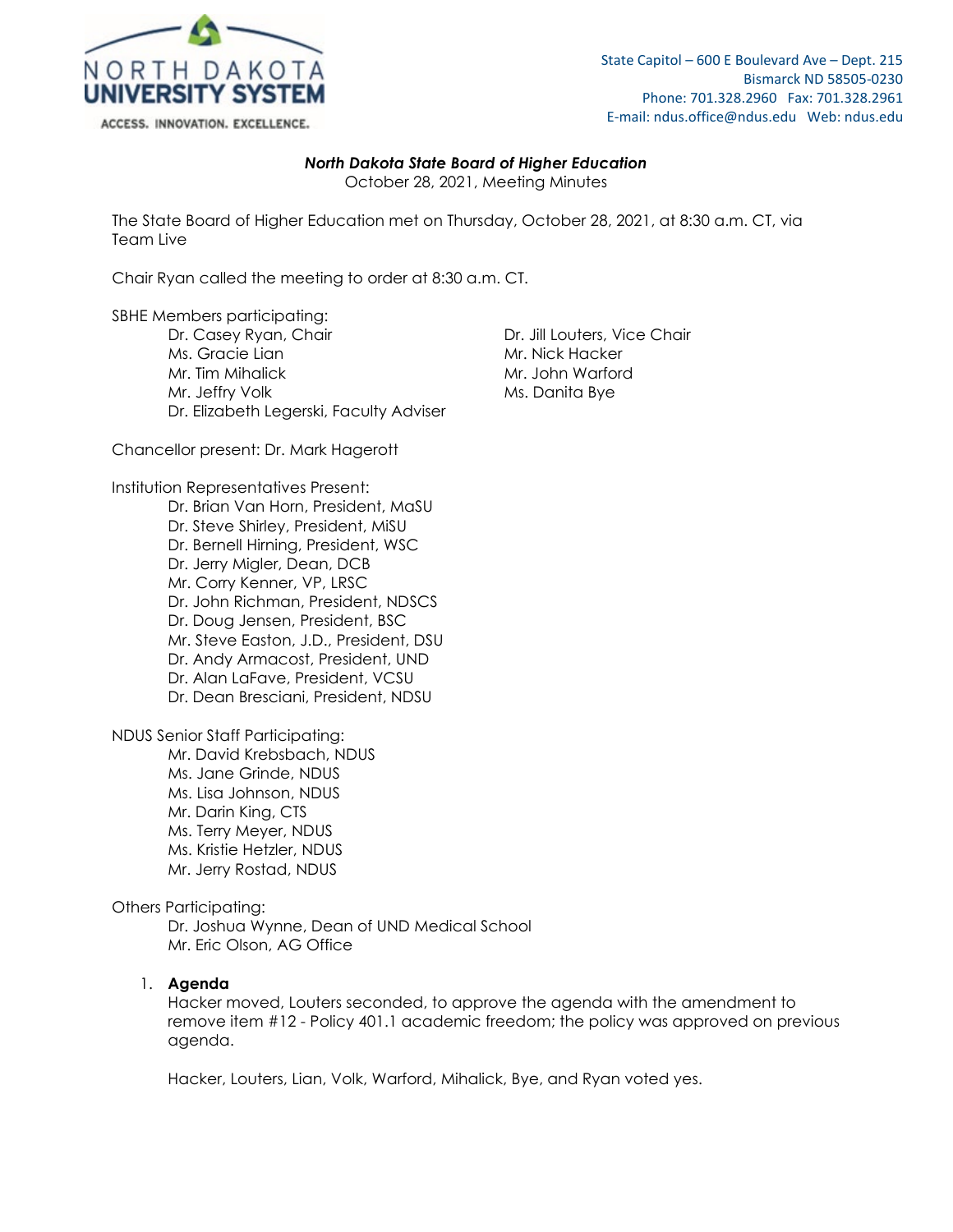## 2. **Update on Valley City State University Steam Plant**

[Valley City State University Steam Plant update](https://ndusbpos.sharepoint.com/:p:/s/NDUSSBHE/ERWtCI7ubstPiqnmuWQ-gCgBWhPujiEKhpLflm66PJGxmQ?e=2Zr4Ra) provided by President LaFave and Mr. Wesley Wintch.

# **Board Consent** (3- 7)

- 3. September 30, 2021, Meeting Minutes
- 4. August 12, 2021, Special Meeting Minutes

## SBHE Academic and Student Affairs

- 5. [Tenure](https://ndusbpos.sharepoint.com/:b:/s/NDUSSBHE/Ed4P6Qg-y8VHtlc1BkzM0oABylM0L_xBeq1OI4b17WJagg?e=Tk838y)
- 6. [2022-23 TrainND Business Plan](https://ndusbpos.sharepoint.com/:b:/s/NDUSSBHE/EURhNzfaXo9OkQnkuXEYjXQBIpyVq6dEyuLhY5ZFxSB8Aw?e=nJIICE)
- 7. [NDSU Request for New Center: Center for the Study of Digital Society](https://ndusbpos.sharepoint.com/:b:/s/NDUSSBHE/EXY1R645Vx9ApI6K8qyp1kwBUdZqQB4_0RGJ5oPE0h4GaA?e=gh8iqj)

Louters moved, Warford seconded, to approve the consent agenda, items 3-7.

Mihalick, Volk, Warford, Louters, Hacker, Bye, Lian, and Ryan voted yes.

## 8. **Executive Session**

Mihalick moved, Louters seconded, to enter Executive Session to (1) consider the appointment of, and contract terms for Interim President of North Dakota State College of Science; and (2) limit the executive session to voting board members, nonvoting advisors, the chancellor, invited NDUSO staff, and board counsel.

The legal authority for closing this portion of the meeting is North Dakota Century Code sections 15-10-17(1)(d) and 44-04-19.2.

Warford, Mihalick, Volk, Louters, Hacker, Bye, Lian, and Ryan voted yes.

Executive session began at 8:51 a.m. CT.

SBHE Members participating: Mr. Nick Hacker, Chair **Dr. Casey Ryan, Vice Chair** Dr. Casey Ryan, Vice Chair Ms. Erica Solberg Ms. Kathleen Neset Dr. Jill Louters **Mr. Tim Mihalick** Ms. Danita Bye Dr. John Warford Dr. Elizabeth Legerski, Faculty Adviser

Chancellor present: Dr. Mark Hagerott

Others Present:

Ms. Terry Meyer, NDUS Ms. Kristie Hetzler, NDUS Mr. Jerry Rostad, NDUS Mr. Eric Olson, AG Office

Bye moved, Warford seconded, moved to adjourn at 9:07 a.m. CT.

Lian, Volk, Warford, Mihalick, Bye, Hacker, Louters, and Ryan voted yes.

**Reconvene Opening Meeting** (9:15 a.m. CT.)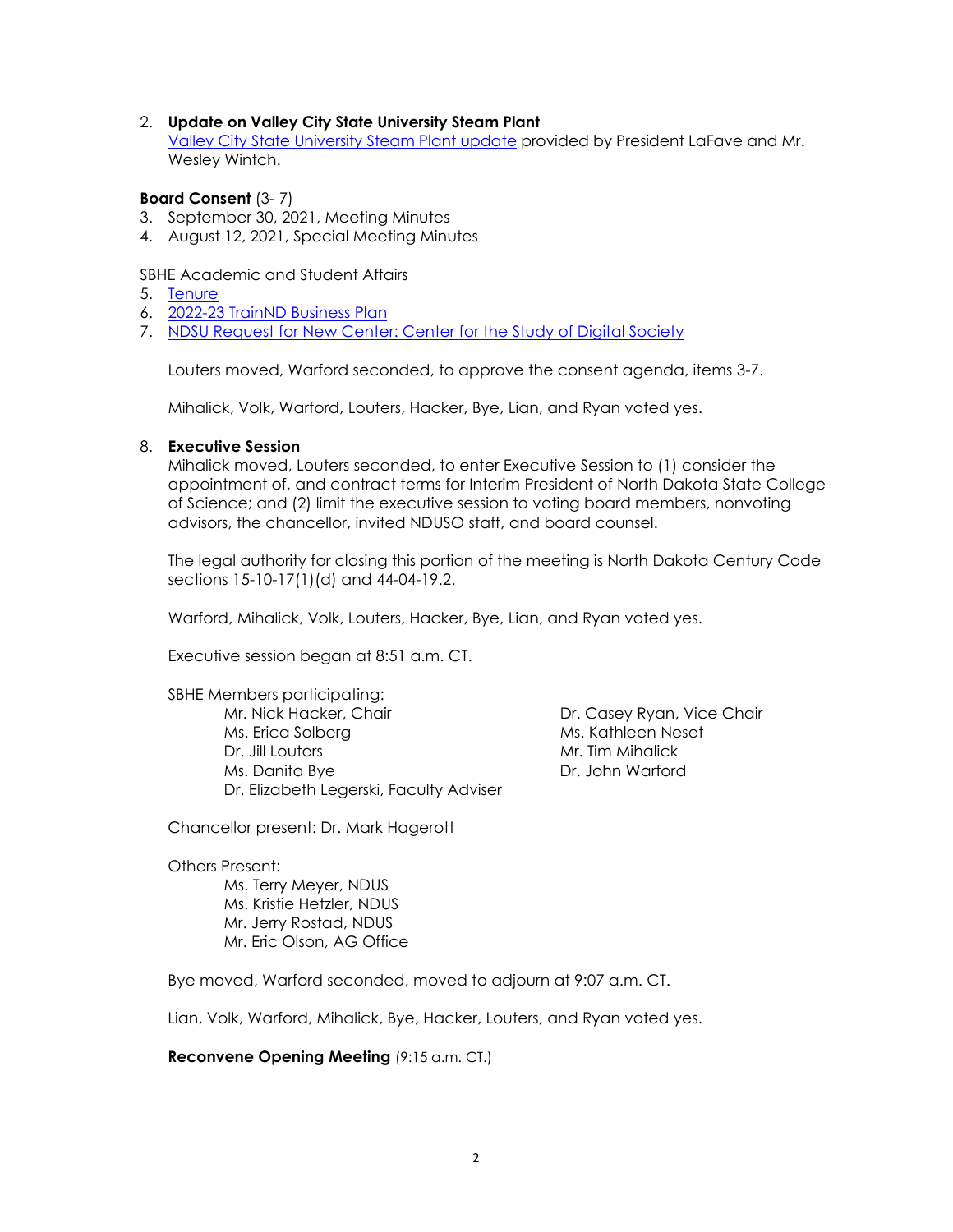Mihalick moved, Louters seconded, to appoint Mr. Harvey Link as Interim President of North Dakota State College of Science, beginning December 6, 2021, and to authorize Chancellor Hagerott to negotiate contract terms.

Mihalick, Bye, Hacker, Lian, Volk, Warford, Louters, and Ryan voted yes.

## 9. **Federal Vaccine Mandate**

Mr. Eric Olson, Assistant Attorney General and Dr. Joshua Wynne, Dean of University of North Dakota Medical School, provided information regarding the federal mandate, including, but not limited to the federal rules and regulations related to COVID-19. The Board discussed the timeline to comply, the North Dakota Attorney General's interpretation and position, and if/how other states are addressing the mandate.

Board members noted they fully support the prerogative of the NDUS institutions to take all reasonable and appropriate steps to comply with federal rules and regulations related to COVID-19 in order to continue to mitigate the spread of the virus and ensure that NDUS institutions remain financially sound. The Board empowers and supports institution Presidents and the Chancellor to make such decisions and prepare such procedures as they deem necessary to carry this [Resolution](https://ndusbpos.sharepoint.com/:b:/s/NDUSSBHE/EadPGsRni6ZGjPTNNZHAoNQBEhXXv4XSAG8tNPZW9H1dgA?e=xNjkp7) into effect, including to comply with federal guidance and regulations regarding COVID-19 vaccination requirements where not doing so would imperil the fiscal health of the institution(s) or the university system.

Presidents expressed several concerns, including, but not limited to the following:

- Negative funding impacts
- Various Interpetations of the language in the proposed resolution
- Level of flexibility allowed within the federal guidelines
- Definition of federal contracts, contractors, and/or employee(s)
- Decline in research due to reduced federal funding
- Masking compliance
- Impact on student enrollment
- Negative impacts on staff and faculty

Mihalick moved, Louters seconded, to approve the resolution, as presented.

The Boarf further discussed language in the resolution that gives individual institutions a broad range of authority to take any action(s) to comply with the federal mandate. Some Board members expressed concern(s) that the institutions could take opposing positions and/or actions that differ from one another and could create lack of consistency. They also discussed the level of oversight by the Chancellor, several components of the federal mandate that are not clear and/or have conflicting interpetations, and the guidance is extremely broad, causing uncertainties.

Bye moved, Hacker seconded, to table the motion to approve the resolution as presented and hold a special SBHE meeting within one or two weeks, to allow time for Presidents and Board members to review the resolution.

Further discussion regarding the urgency for a timeline that allows Presidents the flexibility to respond to the mandate deadline, changing components, and to communicate their campus plan(s).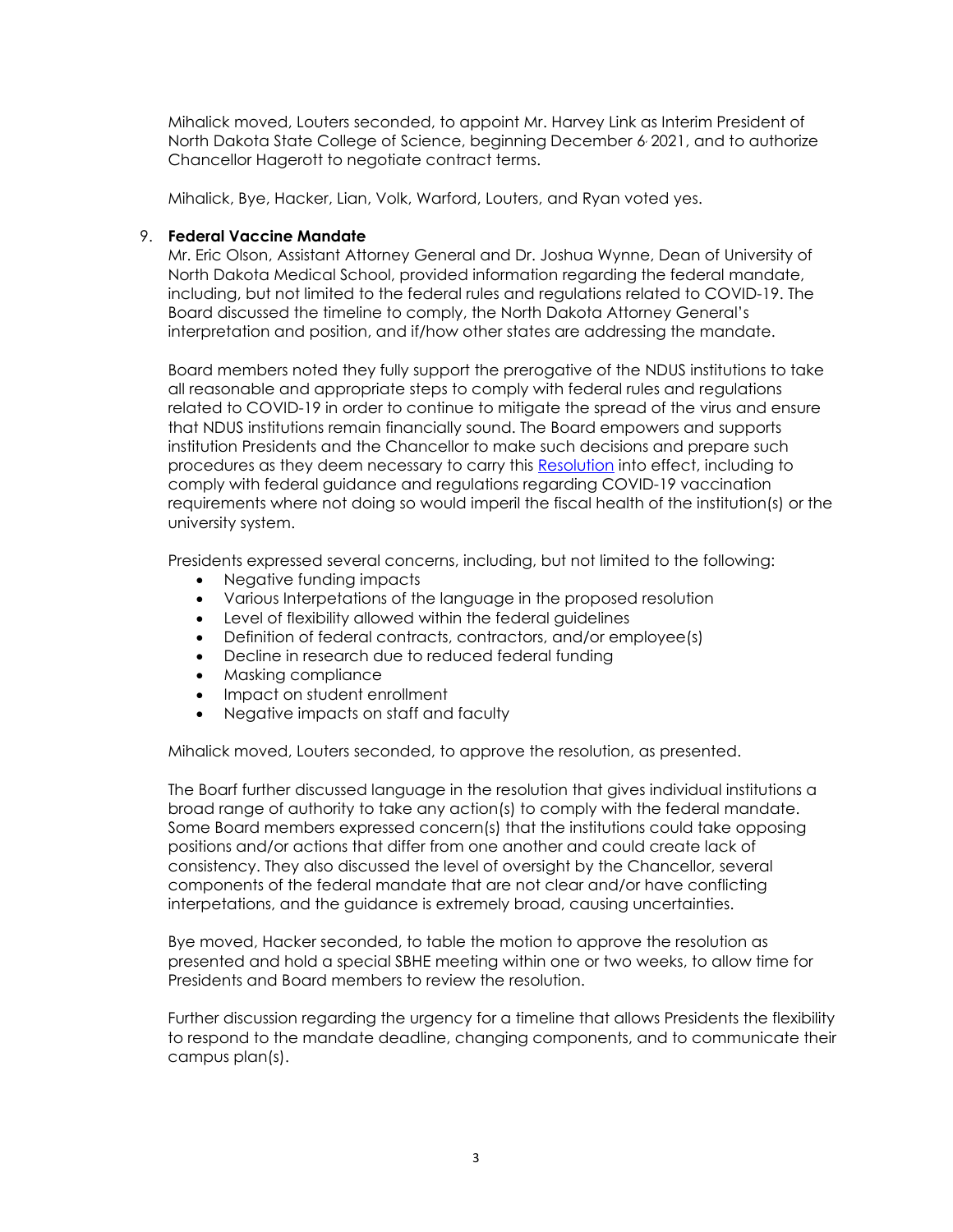Motion to table action on the proposed resolution and to schedule an additional SBHE meeting:

Hacker and Bye voted yes. Warford, Louters, Mihalick, Volk, Lian, and Ryan voted no; motion failed.

Motion to approve the resolution as presented: Warford, Louters, Mihalick, Volk, Lian, and Ryan voted yes. Hacker and Bye voted no; motion passed.

## 10. **UND Memorial Village P3 Lease Agreement**

Mr. Jed Shivers presented the proposal for [UND's Memorial Village P3 Lease Agreement.](https://ndusbpos.sharepoint.com/:b:/s/NDUSSBHE/ESYafQg71QRJt5jmzWR_XjwBJtlaUu-9LqBD97nVvujaFA?e=m9SI83)

Mihalick moved, Hacker seconded, to approve the proposed lease agreement for UND Memorial Village P3; and further, require the financial terms & length of lease to be presented to the SBHE Budget and Finance Committee for consideration and/or approval.

Volk, Warford, Louters, Mihalick, Hacker, Bye, Lian, and Ryan voted yes.

## 11. **Honorary Degree**

Ms. Lisa Johnson presented a recommendation from NDSU for an Honorary Degree.

Volk moved, Warford seconded, to award on Honorary Degree in agriculture from North Dakota State University to Mr. Neal Fisher.

Warford, Louters, Mihalick, Volk, Hacker, Bye, Lian, and Ryan voted yes.

## 12. <sup>1st</sup> Reading, [Policy 401.1](https://ndusbpos.sharepoint.com/:w:/s/NDUSPoliciesandProcedures/EYd4EG4FMTpAk0X6XsWzBOEBWsGV4vaMlb_Yl_s35_hMwA) academic freedom removed from agenda

Ms. Lisa Johnson presented the following policy amendments and deletions for first reading, items 13, 14, and 15:

# 13. **1st Reading, Policy 412, Transfer of Credits**

## 14. **1st Reading, Policy 411, Admission**

Louters moved, Warford seconded, to approve first reading of policies [412](https://ndusbpos.sharepoint.com/:b:/s/NDUSSBHE/EZCXvZUrYOlIpQxgKLZOB5cBq41K8Z1Etk4TAxW0ZCksbA?e=qsRIBE) and [411.](https://ndusbpos.sharepoint.com/:b:/s/NDUSSBHE/EaBTh1V1991KsJuX-V6B_NQBe6CaRjhmdgrjtFCQlItZsQ?e=d3G3Of)

Lian, Volk, Warford, Mihalick, Bye, Hacker, Louters, and Ryan voted yes.

## 15. **Deleted policies** (consolidated to streamline)

- a. Policy [402](https://ndusbpos.sharepoint.com/:w:/s/NDUSPoliciesandProcedures/EVJw0QkNNA9LpO0v8KSJ5agBPh5TdkzWVNy4-WBRYfkQBw?e=LVt3UT) Delegation of Admission Authority
- b. Policy [402.1](https://ndusbpos.sharepoint.com/:w:/s/NDUSPoliciesandProcedures/EXDCKLBD1Y1AqslQa6hjr_sBrPcx_rrqUmEkZTcEzjD2-g?e=3stDH0) First Year Applicants-Certificate, Diploma, and Associate Degree Programs
- c. Policy [402.1.1](https://ndusbpos.sharepoint.com/:w:/s/NDUSPoliciesandProcedures/EcM6GY5ffOhIvdGn9kEyuGQBQE1nnLZc4u12vUqzVUra0w?e=c7LbJs) Standardized Test Scores
- d. Policy [402.2](https://ndusbpos.sharepoint.com/:w:/s/NDUSPoliciesandProcedures/EfV6Q_q8MzFAjucpQw0KpDsBiZf37TyRQi-s4g44Y7xcfg?e=SFc7u6) First Year Applicants Baccalaureate Programs
- e. Policy [402.3](https://ndusbpos.sharepoint.com/:w:/s/NDUSPoliciesandProcedures/EQKAZM0TIE5AgBkff-4Q7WwBRCfWQaw-wse3l01gUeOl8A?e=K6JxGI) Home Educated and Other Special Categories of Applicants
- f. Policy [402.4](https://ndusbpos.sharepoint.com/:w:/s/NDUSPoliciesandProcedures/EQJm1r50EnpOv_yODmpC4B4BvmqXyiUjQ9b0VKQI3zybqQ?e=qIbucp) Admission Policies Transfer Applicants
- g. Policy [402.5](https://ndusbpos.sharepoint.com/:w:/s/NDUSPoliciesandProcedures/EcGRdgM8w8dAhxxYZzdSGFQBw65BBOiYKK0a0ryxwWq51Q?e=qQKkVb) Admission Policies Former Students
- h. Policy [402.6](https://ndusbpos.sharepoint.com/:w:/s/NDUSPoliciesandProcedures/EbOs0hA-FPxAlR8EhPIchpQBWc873ED_Ar7jzkYqZcAmGg?e=eXOUfE) Admission Policies Graduate and First-Professional Degree Programs
- i. Policy [402.7](https://ndusbpos.sharepoint.com/:w:/s/NDUSPoliciesandProcedures/Ef5x47aIUw5ErCBKOIs8AisBUTK9nt0Bj0u87SJLGDICIg?e=jIR3tL) Admission Policies Selected Undergraduate/Graduate Programs
- j. Policy [402.8](https://ndusbpos.sharepoint.com/:w:/s/NDUSPoliciesandProcedures/ER6ZLs00_f9Pima10_K9MNkBRVkKNJj80EseIV4eSVNglQ?e=y9B0lq) Admission Policies Non-resident Students
- k. Policy [402.9](https://ndusbpos.sharepoint.com/:w:/s/NDUSPoliciesandProcedures/EW19MVQDZR5InngNty1SEnMBMtcan8ipSXG6WzFyHmI34g?e=v7dnmZ) Admission Policies New International Students
- l. Policy [402.10](https://ndusbpos.sharepoint.com/:w:/s/NDUSPoliciesandProcedures/EfduJHG8yA9EuHX4NdkLX84BqtMg1N7TmOEmgI8rz-8WSg?e=XMLrfi) Admission Policies Students Enrolling Under Reciprocal Agreements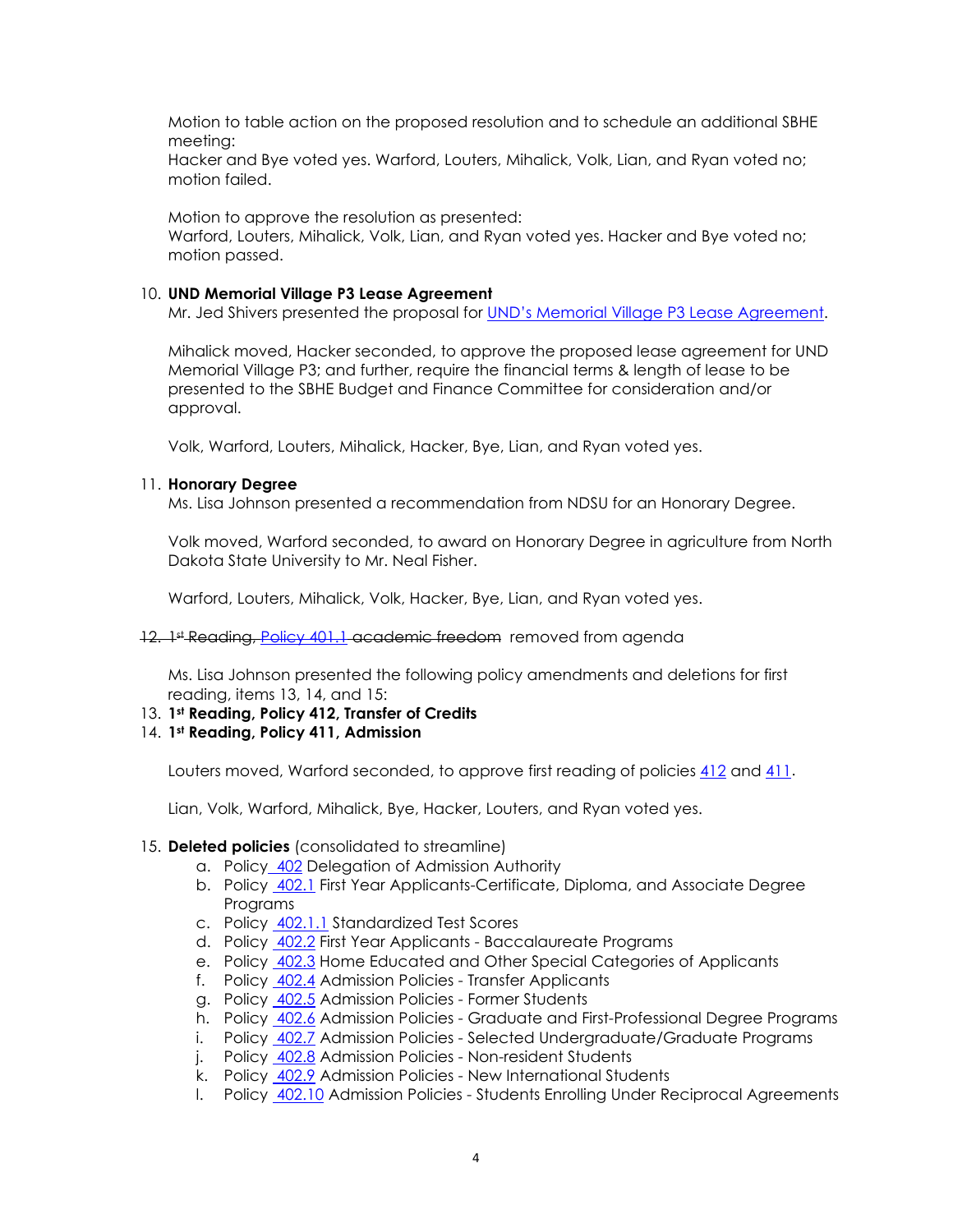m. Policy [402.11](https://ndusbpos.sharepoint.com/:w:/s/NDUSPoliciesandProcedures/EU9RxHXa67hGrdRhzaUsUtoB6e7Z67wYoPIKW7-mxa9UjQ?e=SMmz8B) Tests of High School Equivalency

Louters moved, Warford seconded, to approve first reading of deleted policies, items 15  $(a - m)$ .

Mihalick, Bye, Hacker, Louters, Lian, Volk, Warford, and Ryan voted yes.

Mr. Eric Olson presented amendments to the following policies for first reading:

# 16. **1st Reading, Policy 503.1, Student Free Speech & Expression**

## 17. **1st Reading, Policy 520, Title IX Sexual Harassment**

Louters moved, Warford seconded, to approve first reading of policies [503.1](https://ndusbpos.sharepoint.com/:b:/s/NDUSSBHE/EdhvcTRgGK5FjlKyzg50tH0BpZMtHHy-eR6vmMMmdoABFg?e=5qI1Rx) and [520.](https://ndusbpos.sharepoint.com/:b:/s/NDUSSBHE/EQP-skxfPANKu3xk8OvWP04Bc6b5h28CLjgJRoAn9TKsyA?e=kuaqNU)

Bye, Lian, Volk, Warford, Mihalick, Hacker, Louters, and Ryan voted yes.

Mr. Eric Olson presented amendments to the following policies for first reading:

## 18. **1st Reading, Policy 311, Public Records**

Board members expressed concerns of various components within the policy as presented. Member Volk requested attendance at the next Research and Governance meeting to participate in discussion, as he has several questions.

Bye moved, Warford seconded, to approve first reading of [policy 311,](https://ndusbpos.sharepoint.com/:b:/s/NDUSSBHE/Ec_XMeYf15tAtxNFG0R3DPYByYeHXWN9WaIuqerlEjiKEw?e=5wNi7n) for the purpose of opening up discussion to the full Board, and further return policy 311 back to the Research and Governance Committee in November for additional discussion and consideration.

Lian, Volk, Warford, Mihalick, Hacker, Louters, and Ryan voted yes. Bye voted no. Motion passed.

# 19. **1st Reading, Policy 312, Public Meetings**

Board members indicated that they understand the intent of policy 312, but disagree to creating new policies. They stated the policy as presented is more procedural in nature and suggested a guidance document be created by legal in lieu of a new policy. They also indicated that open meeting laws are already clearly stated in statute and should be advised when and if that stature is amended through the guidance document.

Volk moved, Warford seconded, to approve first reading of policy [312,](https://ndusbpos.sharepoint.com/:b:/s/NDUSSBHE/EWXDBcBeWc1OhhZkwclTFmwBvHz-d3wODKrO2wOYEsBX0g?e=t6dbe3) for the purpose of opening up discussion to the full Board, and further return policy 312 back to the Research and Governance Committee in November for additionsl discussion and consideration.

Lian, Volk, Warford, Bye, Mihalick, Hacker, and Ryan voted no. Louters voted yes. Motion failed.

Mr. David Krebsbach presented amendments to the following policies, first reading of policy 820 and second reading of policies 830.0 and 830.2:

# 20. **1st Reading, Policy 820, Waiver and Tuition Assistance**

Legal Counsel, Mr. Olson stated full disclosure that he is an assistant attorney in the Attorney General's office and policy 820 includes a benefit that would be available to him if they Board passes the proposed amendments. He explained that in previous years, the system office employed legal staff; however, legislation has removed them from the system office and placed them under the Attorney General's office. The Attorney